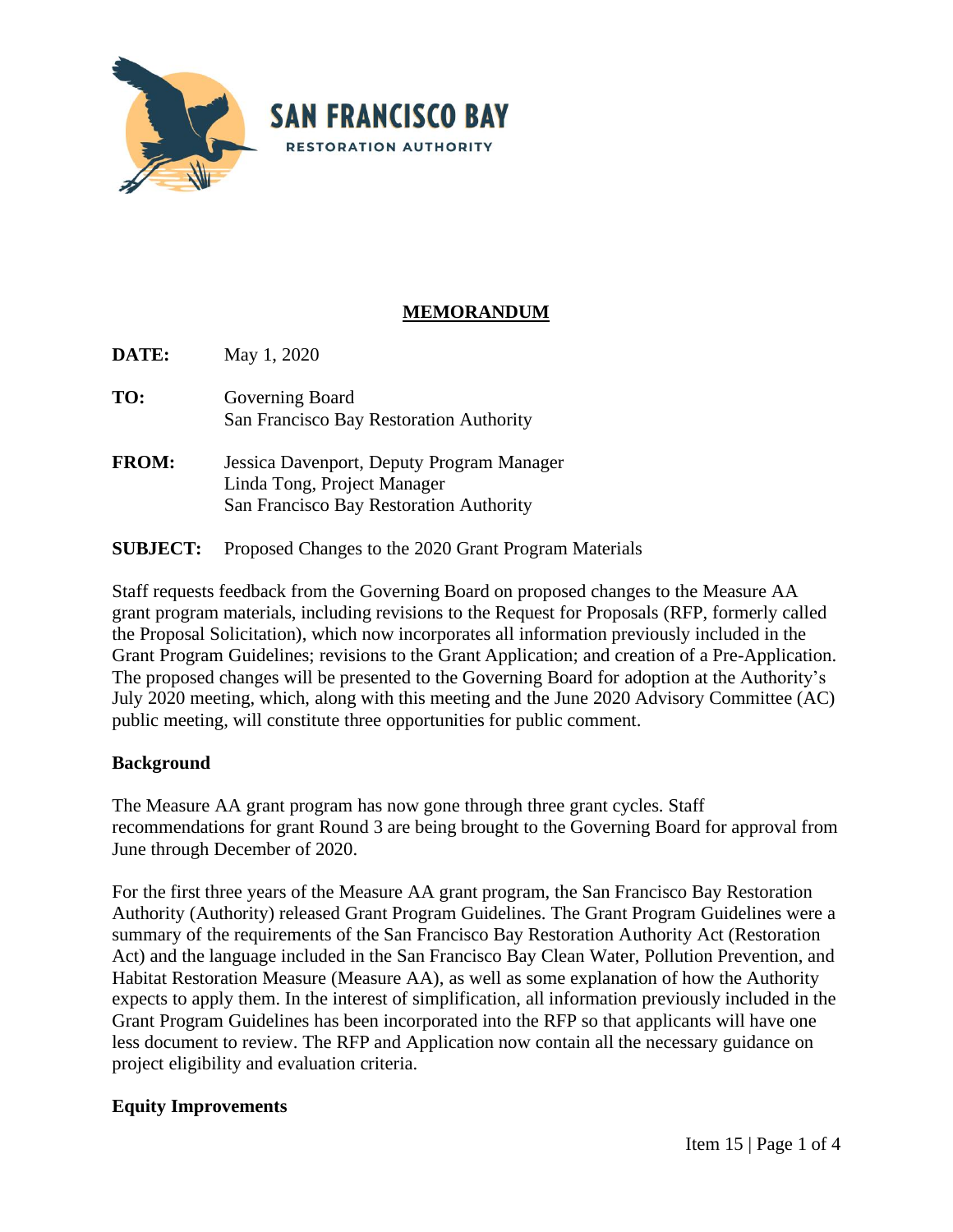Measure AA states, "The Authority shall give priority to projects that… Benefit economically disadvantaged communities," (EDCs). The Governing Board and the Advisory Committee (AC) have both expressed a strong commitment to achieving this goal.

The AC formed an ad hoc subcommittee to explore how best to engage with and provide benefits to EDCs in October 2018. To support this work, the Authority hired an equity consultant in February 2019 to develop recommendations for the grant program. The consultant's report, Establishing an Equity and Community Engagement Program that Benefits Economically Disadvantaged Communities, released in September 2019, was based on input obtained through interviews and focus group discussions with community leaders and equity experts. In addition to reviewing the equity consultant's report, the subcommittee reviewed best practices from others, including the Greenlining Institute, Asian Pacific Environmental Network, and Portland Metro Parks. The subcommittee screened the equity consultant's recommendations for consistency with the Authority's mission, prioritized the recommendations based on feasibility and expected impact, and identified gaps. The report categorized recommendations as "Near-Term  $-6$ -12 Months", "Short-Term  $-1$ -2 Years", and "Long-Term  $-3$ -5 Years". The AC adopted the Near-Term Recommendations in October 2019. They intend to discuss the Short-Term and Long-Term Recommendations at future meetings.

The proposed changes to the grant program materials are primarily focused on responding to the AC's Near-Term Recommendations on improving equity in the grant program. The following is a list of the recommendations relevant to the grant program materials and how staff has addressed them in the draft materials.

| <b>AC Recommendation</b>                        | <b>Staff Response</b>                             |
|-------------------------------------------------|---------------------------------------------------|
| Request a Letter of Inquiry prior to submitting | Staff has drafted a Pre-Application               |
| grant application.                              | (Attachment 1). Use of the Pre-Application is     |
|                                                 | optional, but strongly recommended, and it        |
|                                                 | will help inform staff's consultation with the    |
|                                                 | project proponent. In the consultation, staff     |
|                                                 | will provide an assessment of whether the         |
|                                                 | project is eligible for Authority funding. If so, |
|                                                 | staff will provide advice on whether to submit    |
|                                                 | a full application for the grant round or work    |
|                                                 | collaboratively with staff on a full project      |
|                                                 | proposal for the Community Grants Program.        |
|                                                 | If the project is not eligible for Authority      |
|                                                 | funding, staff will provide suggestions on        |
|                                                 | how it could be modified to become eligible.      |
| Amend scoring criteria to show stronger         | Staff has proposed revising the scoring           |
| nexus/relationships with EDCs.                  | criteria to set aside 20 points out of 40 in the  |
|                                                 | "Likelihood of Success" section for the           |
|                                                 | project's level of meaningful community           |
|                                                 | involvement and benefits and/or innovative        |
|                                                 | partnerships. As in previous RFPs, 40 points      |
|                                                 | can be earned in the Prioritization Criteria      |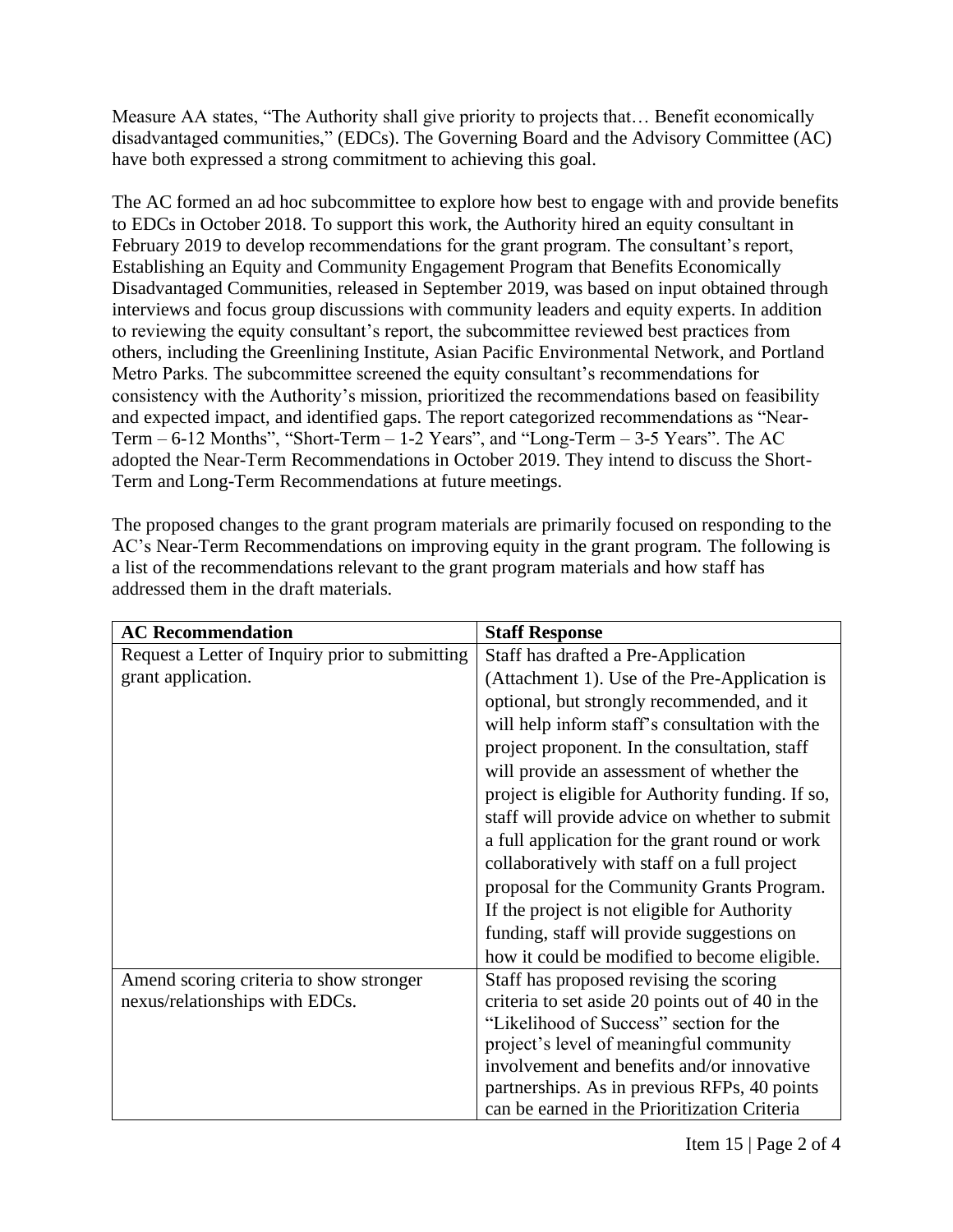|                                                 | section. One out of nine of the priorities of<br>Measure AA are projects that benefit<br>economically disadvantaged communities<br>(EDCs). |
|-------------------------------------------------|--------------------------------------------------------------------------------------------------------------------------------------------|
| Create a document with a basic template of      | Staff has not completed this task yet, but will                                                                                            |
| what's expected of applicants with examples     | do so before releasing the RFP.                                                                                                            |
| of what a competitive proposal looks like and   |                                                                                                                                            |
| how to implement the scoring criteria in order  |                                                                                                                                            |
| to help clarify eligibility requirements.       |                                                                                                                                            |
| Create an application checklist for the         | The grant application has always included a                                                                                                |
| applicants with a roadmap/blueprint of what     | checklist. The checklist has been edited to                                                                                                |
| they need to have ready in order to fulfill the | improve clarity.                                                                                                                           |
| grant criteria written in plain and accessible  |                                                                                                                                            |
| language.                                       |                                                                                                                                            |

## **Summary of Proposed Edits**

In addition to the changes described above, the following edits are proposed.

Proposed Edits to the RFP:

- Adjust release date from September to July to match the Governing Board's schedule for potential approval.
- I. Introduction: Condense to only contain information applicants need. Include mention of Grant Round vs. Community Grants Program.
- II. Eligibility and Required Criteria: Clarify wording, simplify footnotes, and move detailed information to Appendix.
- III. Solicitation Priorities: Remove footnote on geographic distribution of projects since this information does not determine whether an applicant should apply.
- IV. Grant Application Process and Timeline: Update schedule and add section on Optional Pre-Application. Under Grant Application add that applicants may include support letters to demonstrate community support for their project.
- V. Application Review and Evaluation: Clarify and condense language. Modify Scoring Criteria table based on updated Grant Application questions and on updated criteria for Project's Likelihood of Success.
	- o 20 points: Applicant's capacity and resources to complete and maintain project
	- o 20 points: Project's level of community involvement and benefits, and/or innovative partnerships
- VI. Additional Information: Condense language.
- Appendices: Update info in San Francisco Bay Conservation and Development Commission and San Francisco Bay Joint Venture sections and add Appendix D for definitions and clarification of Eligibility Criteria.

Proposed Edits to the Grant Application:

- Adjust application period from September through December to July through October.
- Project Description section:
	- o Clarify project eligibility. Condense several application questions into Project and Site Description question with sub-bullets.